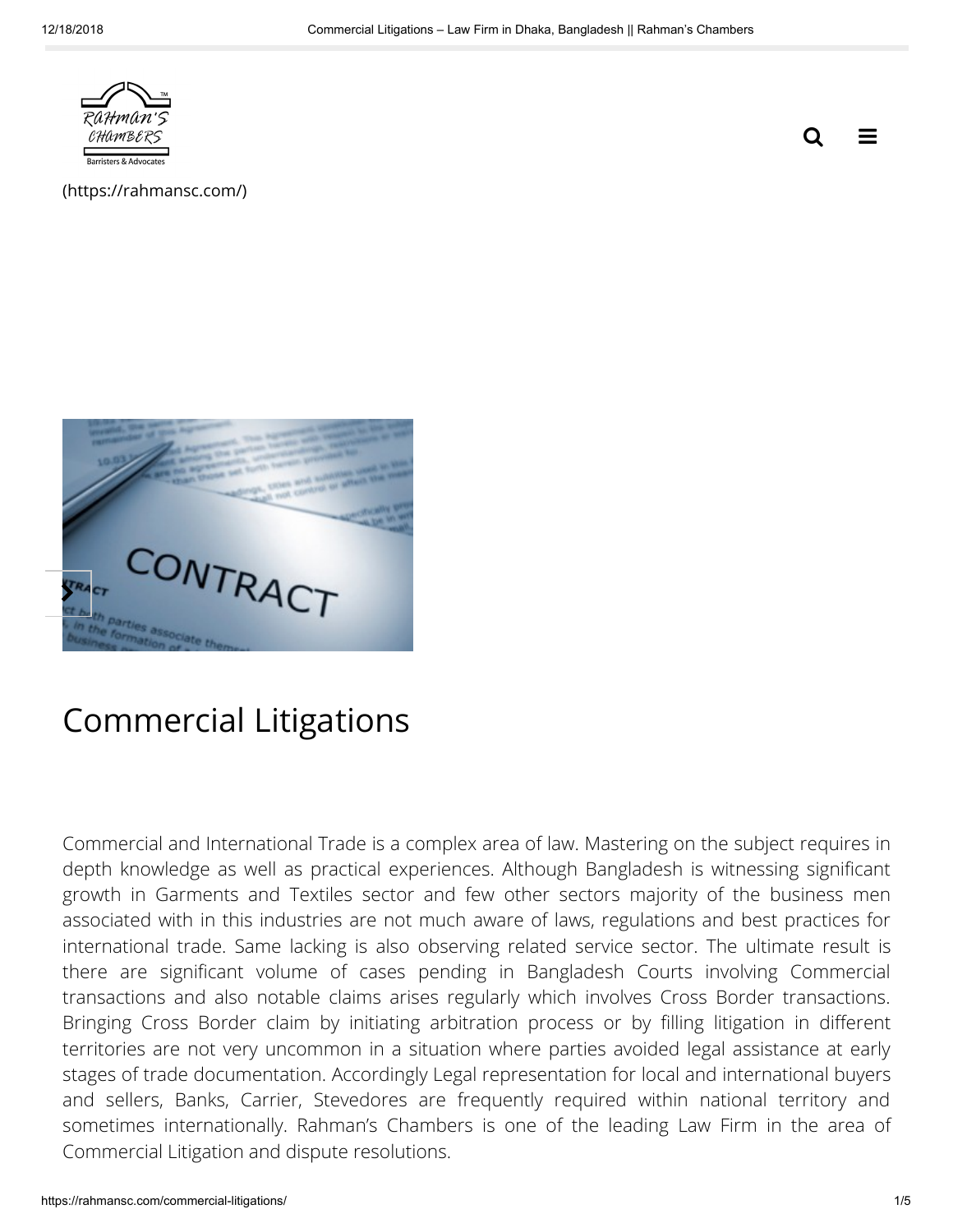⋗



#### (http://rahmansc.com/recognition-and-

awards/20170119030920\_68820/) "Offers further capabilities in international trade and commercial litigation…"

#### –Chambers & Partners, 2017

"Their response times are excellent and they make you feel generally very well informed.."

#### –Chambers & Partners, 2018



[\(http://rahmansc.com/m-a-corporate-matters-and-litigation/top\\_tier\\_rms-6/\)](http://rahmansc.com/m-a-corporate-matters-and-litigation/top_tier_firms-6/)

"Rahman's Chambers handles foreign investment and disputes involving corporate transactions… The 'very responsible, responsive and knowledgeable' Mohammed Forrukh Rahman heads the firm"

–Legal 500, 2018

We are one of the key player in handling litigation in the area of commercial laws involving LC payment, payment under proforma Invoice or Commercial contract, stoppage of LC payment, money claim under LC or back to back LC, claim against carrier, demurrage claim, release of cargo from Customs, Port Authority and shipping agents, ship owner, trade fraud involving house bill, bank endorsement, amendment, GSP certificate, etc. We are advising and representing Clients dealing with international and local commercial matters in different capacities for nearly a decade.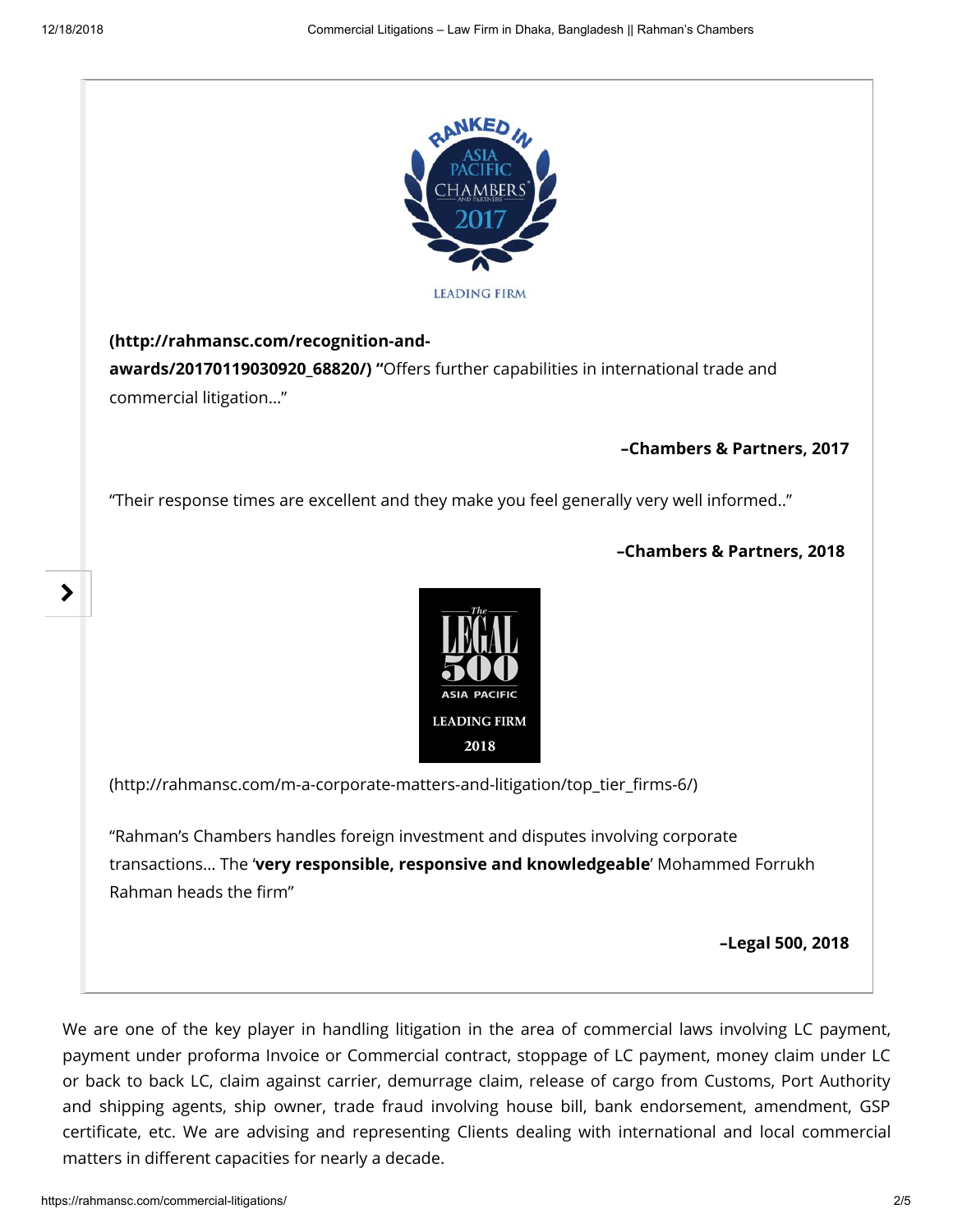≯

Our experiences are as follows:

- We have represented Central Bank successfully in the landmark case Freight Management and 16 others [vs Bangladesh Bank reported in 2 CLR \(HCD\) 586](http://rahmansc.com/wp-content/uploads/2017/03/CLRHCD20142.pdf) (http://rahmansc.com/wpcontent/uploads/2017/03/CLRHCD20142.pdf); 19 MLR (HCD)336 (http://rahmansc.com/wp[content/uploads/2017/03/Freight-Management-Ltd-ors.-Vs.-Bangladesh-Bank-ors.-19-MLR-](http://rahmansc.com/wp-content/uploads/2017/03/Freight-Management-Ltd-ors.-Vs.-Bangladesh-Bank-ors.-19-MLR-HCD2014.pdf)HCD2014.pdf) involving legality of House Bill of Lading/Receive for shipment of Bill of Lading. In 16 Judicial review cases filed against central bank with regard to endorsement of **House bill of** lading without endorsing Master Bill, Chambers successfully contested the cases for Central Bank. MR. Rahman successfully argued on the confusion caused by House bill of Lading. The judgement was reported in two leading law report and is considered by many as a landmark decision.
- We have successfully represented Hossain Dyeing and Printing Mills Limited, a concern of Anwar Group of Industries in recovery of claim for delivery of fabrics under sales contract where payment has been illegally refused by LC opening Bank and later by buyer under sales contract.
- The chambers acted for How Are You Textiles Ltd of Taiwan, a 100% foreign owned seller and successfully recovered payment **within 6 months** by filing both money claim and criminal case over a complicated LC related documentary fraud involving collusion of buyer and buyer's bank.
- We have successfully represented South East Bank Limited in LC Payment related disputes in Rahul Computex vs. Fahami Apparels Ltd.



## Our Related Clients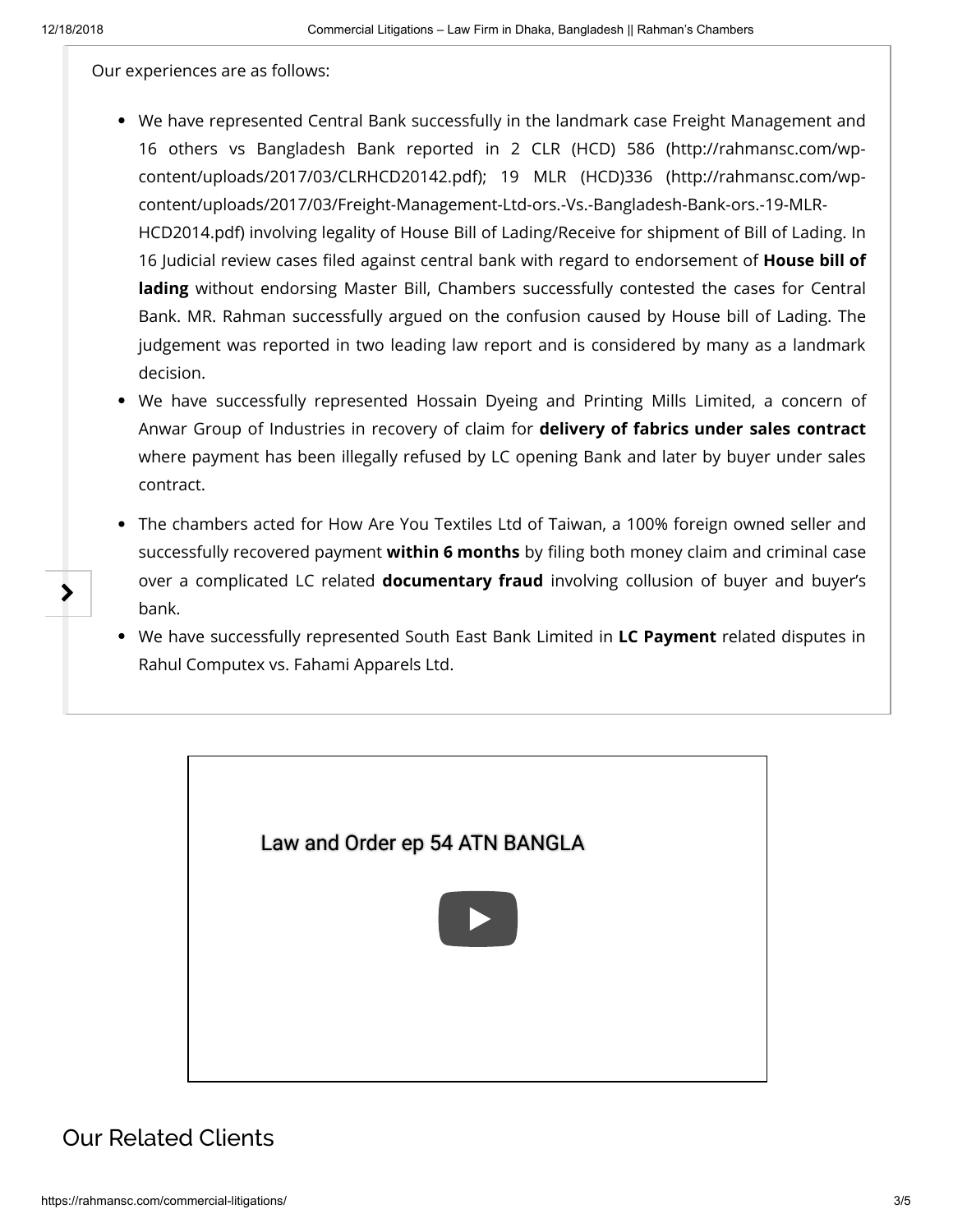- Saturn Textiles Ltd.
- Padma Ltd.
- How Are You Textiles Industries Ltd.
- South East Bank Ltd.
- First Security Islami Bank Ltd.
- Bangladesh Bank
- Anwar Group of Industries
- Hawell Textiles Ltd.
- Ernt Komrowski Holding KG(Co & GmBH)

### Our Services

- Recovery of outstanding under proforma invoice or sales of goods contract.
- Recovery of raw materials, goods supplied.
- Commercial arbitration, both local & foreign.
- Disputes on customs clearance and port charges.
- Disputes on carrier and freight forwarder charges.
- Release/retention of cargo through court order.

### Our Related Links

ゝ

- Article: Urgent Need for a Commercial Court in Bangladesh (Vol. 2 of 2014). (http://rahmansc.com/wp-content/uploads/2017/03/Volume2of2014.pdf)
- [Article: Solving disputes by Commercial Mediation: A logical approach in Bangladesh \(Vol. 1 of](http://rahmansc.com/wp-content/uploads/2017/03/Volume01of2013.pdf) 2013) (http://rahmansc.com/wp-content/uploads/2017/03/Volume01of2013.pdf)
- [Article: Interim Measures in International Commercial Arbitration \(Vol.2 of 2012\).](http://www.rahmansc.com/Volume/Volume02of2012.pdf) (http://www.rahmansc.com/Volume/Volume02of2012.pdf)
- [Article: Object Clause vs. Third Party Mortgage/Guarantee \(Vol. 2 of 2010\)](http://www.rahmansc.com/Volume/Volume02of2010.pdf) (http://www.rahmansc.com/Volume/Volume02of2010.pdf)

### Reported Cases

[LC Fraud\(Hallmark case\) Alvi Spinning Mills Ltd and others vs Govt of Bangladesh 19 MLR\(HCD\)277](http://rahmansc.com/wp-content/uploads/2017/03/Alvi-Shipnning-Mills-Ltd-ors.-Vs.-Govt-of-Bangladesh-ors.-19-MLR-HCD-2014.pdf) (http://rahmansc.com/wp-content/uploads/2017/03/Alvi-Shipnning-Mills-Ltd-ors.-Vs.-Govt-of-Bangladesh-ors.-19-MLR-HCD-2014.pdf)